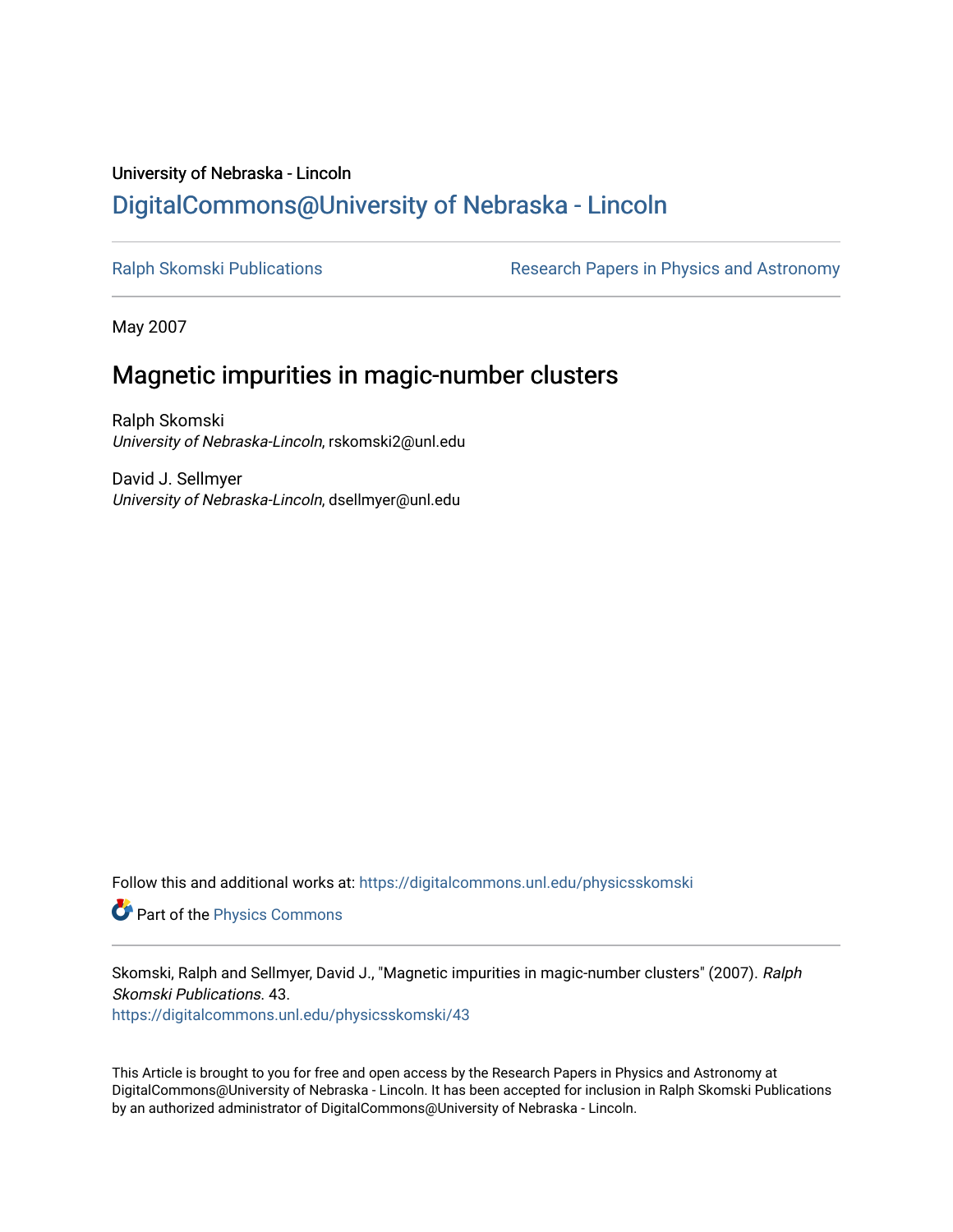# **[Magnetic impurities in magic-number clusters](http://dx.doi.org/10.1063/1.2713228)**

Ralph Skomski<sup>a)</sup> and D. J. Sellmyer

*Department of Physics and Astronomy, University of Nebraska, Lincoln, Nebraska 68588 and Nebraska Center for Materials and Nanoscience, University of Nebraska, Lincoln, Nebraska 68588*

Presented on 10 January 2007; received 31 October 2006; accepted 30 January 2007; published online 7 May 2007)

It is investigated how magnetic impurities modify the behavior of metallic clusters. Two complementary models are used, an *s*-*d* exchange model with a stable magnetic moment and a Hubbard-type Kondo model. The *s*-*d* and *s*-*f* interactions are modeled by a pointlike potential, as in the Ruderman-Kittel-Kasuya-Yosida approximation, but the perturbed levels are obtained by diagonalizing the interaction matrix rather than using perturbation theory. The spin polarization of the conduction electrons due to the magnetic impurities leads to a reduction of the highest occupied molecular orbital–lowest unoccupied molecular orbital splitting. A particularly interesting case is Pt, which is used in catalysis and whose well-delocalized 5*d* electrons are easily spin polarized by conduction electrons. Strikingly, the simplest realization of the Kondo effect is reproduced by an unrestricted Hartree-Fock approximation. © *2007 American Institute of Physics*. [DOI: [10.1063/1.2713228](http://dx.doi.org/10.1063/1.2713228)]

## **I. INTRODUCTION**

It is well known that one-electron states in metallic clusters yield magic-number islands of structural stability. $<sup>1</sup>$  The</sup> stability is given by the number *N* of electrons *N*  $=2,8,18,...$ , with a relatively weak dependence on other atomic parameters and with some dependence on the shape of the cluster. The magic numbers reflect the boundary conditions imposed by the cluster surface and are a mesoscopic quantum-confinement effect similar to the formation of electron shells in atoms. $2,3$  $2,3$  This is different from the stability of electron compounds, such as  $Cu<sub>5</sub>Zn<sub>8</sub><sup>4</sup>$  $Cu<sub>5</sub>Zn<sub>8</sub><sup>4</sup>$  $Cu<sub>5</sub>Zn<sub>8</sub><sup>4</sup>$  which depends on the electron density and where details of the band structure play an important role.

Due to the relatively large splitting between the highest occupied and the lowest unoccupied molecular orbitals (HOMO-LUMO splitting), these structures are of interest in optics. Dots with magnetic impurities<sup>5,[6](#page-3-5)</sup> also have potential applications in spintronics, catalysis, and biomedicine. For example, the catalytic activity of particles critically depends on the energy surface, $\frac{7}{1}$  and magnetic ions may be used to tune the corresponding energy levels.

The behavior of conduction electrons in small metallic clusters is surprisingly well described by the jellium approximation, where the one-electron potential is constant.<sup>1</sup> This reflects the extended character of the involved electrons and the pseudopotential in the clusters, which ensures that the wave functions are orthogonal to the core states, reducing the density  $\psi_k^*(\mathbf{r})\psi_k(\mathbf{k})$  near the atomic cores but leaving the picture otherwise unchanged. Pictorially speaking, atomic cores are almost "transparent" to conduction electrons.<sup>4</sup> However, magnetic impurities go beyond the jellium model, because their moments are associated with partially filled inner electron shells.

### **II. PERTURBED ONE-ELECTRON STATES**

Figure [1](#page-1-1) shows the considered geometry, a cubic nanoparticle with a stable magnetic impurity  $(S=1/2)$ . Iron-series transition-metal atoms may lose their moments in a metallic environment,  $5.6$  $5.6$  which then requires a different treatment. The present model also applies to tripositive rare-earth ions which have, with the exception of  $Ce^{3+}$ , very stable 4*f* moments. In an *s*-*d* interaction picture, the spin-dependent part of the Hamiltonian is −*J***s**·**S**, where **s** and **S** are the extended and localized spins, respectively, and  $J \sim \psi_k^*(\mathbf{r}) \psi_k(\mathbf{r})$  is the *s*-*d* exchange (or spin-dependent potential). Since  $\psi_k^*(\mathbf{r})\psi_k(\mathbf{r})$ is proportional to the electron density,  $J \sim 1/N$ , where *N* is the number of atoms per cluster. As we will see in Sec. III, the same dependence is obtained from the Kondo model. The *s*-*d* interaction yields a spin splitting of the cluster levels, and the eigenenergies are obtained by diagonalizing the interaction matrix for the 12 lowest-lying energy levels.

Figure [2](#page-2-0) shows some low-lying wave functions for undoped [Fig.  $2(a)-2(c)$  $2(a)-2(c)$ ] and doped [Fig.  $2(d)$ ] clusters. By symmetry, many matrix elements are zero, and the wave functions have a relatively simple structure. Figure  $2(d)$  $2(d)$  illustrates how a localized magnetic impurity in the center of the cube affects the ground state by yielding an admixture of excited states. The wave functions depend on the spin orien-

<span id="page-1-1"></span>

Nonmagnetic Jellium

Magnetic Impurity

FIG. 1. Cluster with cubic geometry: (a) nonmagnetic jellium and (b) magnetic impurity.

<span id="page-1-0"></span>a)Electronic mail: rskomski@neb.rr.com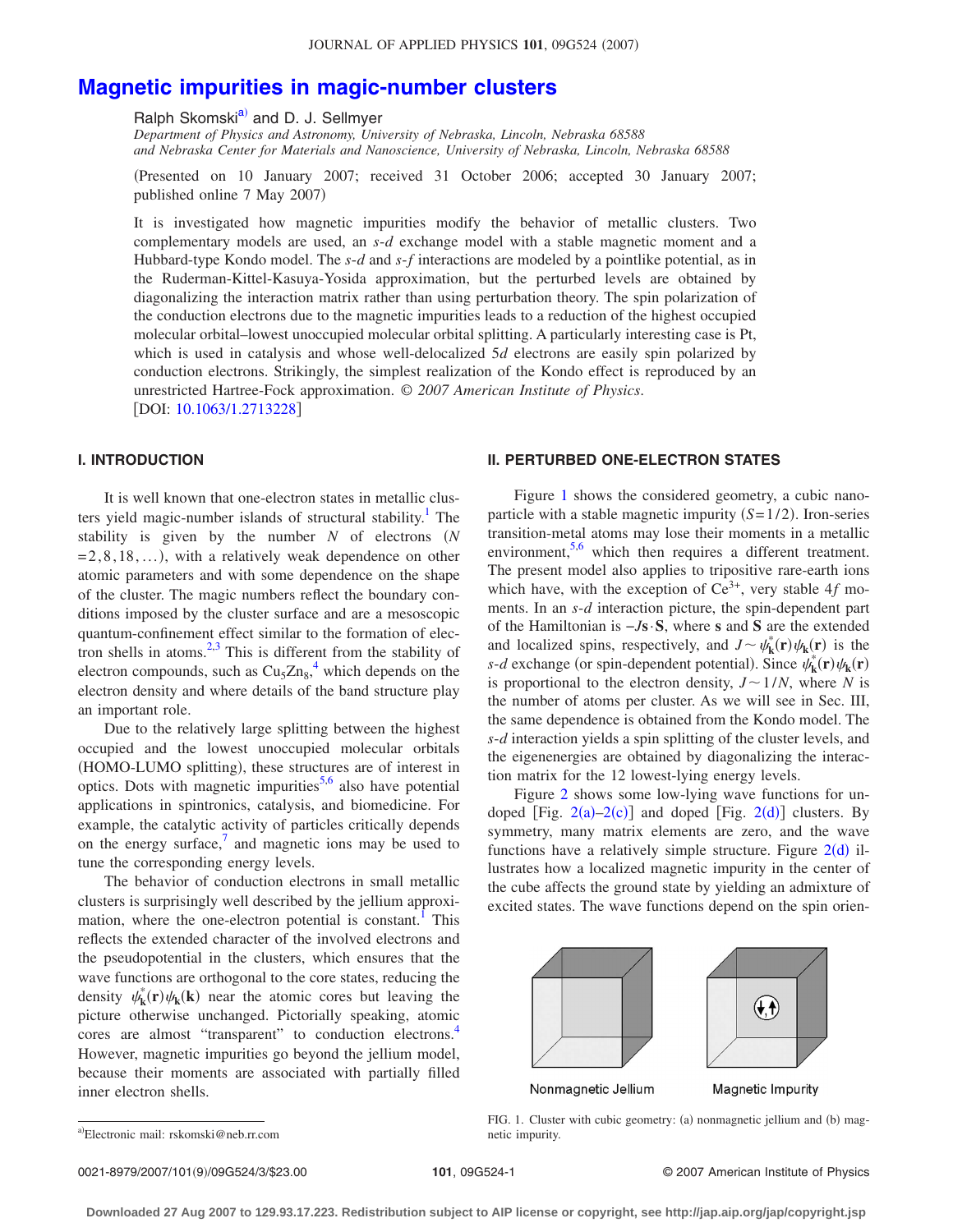<span id="page-2-0"></span>

FIG. 2. One-electron wave functions: (a) one-electron ground state, and  $[(b)$ and (c)] excited state, and (d) influence of a magnetic impurity. The figure shows the wave functions in the "equator" plane of the cube.

tation, and each originally ↑↓ degenerate *s* electron splits into two levels. In Fig.  $2(d)$  $2(d)$ , the reversal of the impurity spin would change the minimum in the center of the cube to a maximum.

Figure [3](#page-2-1) shows the result of the calculation. We see how the magnetic interaction reduces the HOMO-LUMO gap between highest occupied and lowest unoccupied levels. The levels can be controlled by changing the magnetic atom and, in bigger nanoparticles, by adjusting the concentration of the magnetic atoms. This is important in optics and in catalysis. Note that we consider magnetic nanoparticles for *active* catalysis,<sup>8</sup> rather than using them as catalyst supports. An interesting case is magnetic impurities in exchange-enhanced Pauli paramagnets, such as Pt. The wave-vector-dependent susceptibility of these materials $9,10$  $9,10$  contains a long range component which enhances the spin splitting and smoothes the wave function, so that the picture in Fig.  $2(d)$  $2(d)$  is no longer restricted to very small particles. To exploit the catalytic po-

<span id="page-2-1"></span>

FIG. 3. Energy levels for a cubic quantum dot as a function of the exchange with a magnetic impurity centered in the dot. The number are the quantum numbers  $(l, m, n)$  of the levels.

tential of nanoparticles, it is necessary to stabilize the magnetization at the reaction temperature. This may be achieved by using several magnetic impurities per cluster, by a mod-erate pressure to realize an effective exchange coupling<sup>11[,12](#page-3-11)</sup> between particles, and/or by using catalytically inert particles such as Fe as exchange bridges.

### **III. KONDO EFFECT**

The jellium model goes beyond the independent-electron approximation, because it generally includes correlations which scales as  $n^{-1/3}$ ,<sup>[10](#page-3-9)</sup> but magnetic impurities complicate the situation. An interesting correlation effect in systems containing both localized and extended electrons is the *Kondo effect*. In a narrow sense, the term refers to the resistance minimum observed in metals containing magnetic impurities, but the phenomenon also occurs in other correlated systems, such as heavy fermions and manganites. It involves strongly correlated electrons in localized orbitals  $|loc\rangle$  and weakly correlated electrons in extended orbitals  $|ext\rangle$ .

In the simplest case, it is sufficient to consider one localized level and one extended level.<sup>9</sup> In large clusters, many electrons need to be considered, but the finite cluster size yields a long-wavelength cutoff and conserves the essence of the few-electron mechanism. The calculation is similar to that in Ref. [9,](#page-3-8) but the parameters are obtained for a magnetic impurity coupled to an electron extending over the whole cluster or particle, and we use explicit two-electron wave functions,

<span id="page-2-2"></span>
$$
|\psi\rangle = c_1|\text{ext}\rangle|\text{ext}\rangle + c_2|\text{ext}\rangle|\text{loc}\rangle + c_3|\text{loc}\rangle|\text{ext}\rangle + c_4|\text{loc}\rangle|\text{loc}\rangle. \tag{1}
$$

For example, the  $c_2$  term means that the first and second electrons are in the extended and localized states, respectively. In the basis of Eq.  $(1)$  $(1)$  $(1)$ , the Hamiltonian is

<span id="page-2-3"></span>
$$
H = \begin{pmatrix} E_o & t & t & 0 \\ t & 0 & 0 & t \\ t & 0 & 0 & t \\ 0 & t & t & U - E_o \end{pmatrix}.
$$
 (2)

Here  $E_o = E_{ext} - E_{loc}$  is the orbital energy difference between the extended and localized electrons  $(E_o > 0)$ , *U* is the Coulomb energy, and  $t < 0$  is the hopping integral between  $\ket{\text{ext}}$ and  $|loc\rangle$ . The orbital energy  $E<sub>o</sub>$  favors the occupancy of the localized orbital, but the strong Coulomb repulsion  $U \geq E_o$ makes the double occupancy of this orbital energetically unfavorable. Since *U* is very large, we can ignore the admixture of  $|loc\rangle$  loc) character to the system's low-lying states.

In the absence of hopping, the ground state of Eq.  $(2)$  $(2)$  $(2)$  is twofold degenerate, corresponding to wave functions  $|\psi_{+}\rangle$  $=$ ext $\vert \text{loc} \rangle \pm \vert \text{loc} \rangle \vert \text{ext} \rangle$ . The symmetric function  $\vert \psi_{+} \rangle$  describes an antiferromagnetic (AFM) spin singlet  $(†\downarrow, S=0)$ , whereas the antisymmetric wave function  $|\psi_{-}\rangle$  corresponds to a ferromagnetic (FM) triplet  $(\uparrow \uparrow, S=1)$ . In the presence of hopping, the triplet remains unaffected  $(E=0)$ , but the AFM singlet hybridizes with  $|ext\rangle$   $|ext\rangle$ . This hybridization lowers the energy of the AFM state by